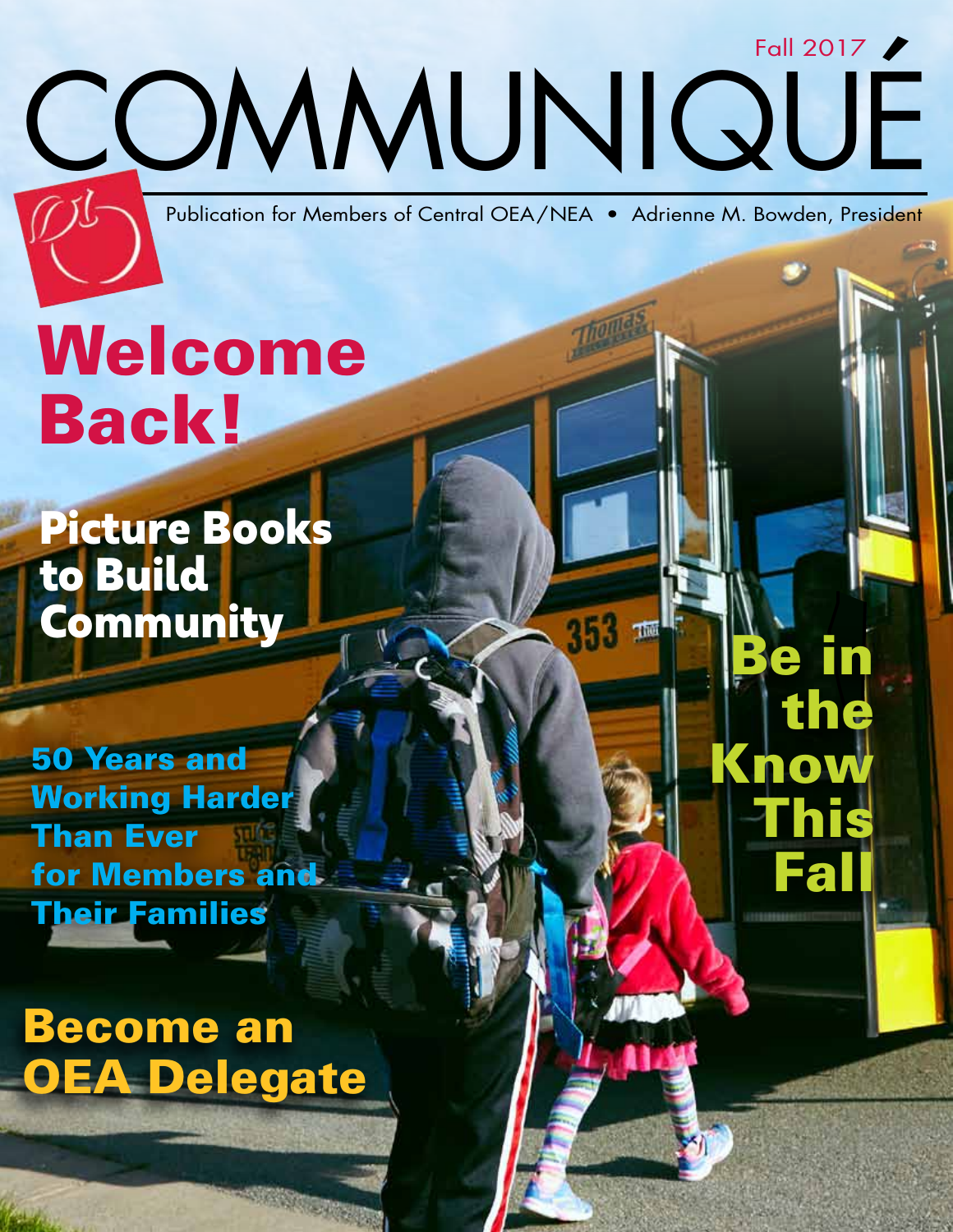## Welcome Back!

#### **Adrienne M. Bowden (Pickerington EA) Central OEA/NEA President**

The Start of a New Year!

I hope that your summer break has been filled with relaxation and fun with family and friends. The start of a new school year is always an exciting time, meeting a new group of students and families, trying out innovative ideas you've learned over the break, and the start of building a community together. I am proud to represent 23,000 educators, teachers and



ESPs, which make our schools safe and enjoyable learning environments that allow our students to thrive and be successful.

Our partnership with parents and community members is key to ensuring that we are able to maximize every student's educational potential. We as educators bring a diverse set of experiences to address the variety of learning styles and needs that walk into our schools. It is important that we remember to work with our parents and community to promote building cultures and educational environments that engage all our students in meaningful work so they can become constructive citizens in our society. Central is working to continue to provide resources and opportunities to assist you with this and to help you learn and grow as a professional. All opportunities are free for members and provide CEU credits. Throughout the year, each issue of the Communiqué will highlight those opportunities.



Volume 46, Number 1 • Fall 2017

#### Published four times a year as a service of CENTRAL OEA/NEA, INC. 947 Goodale Blvd.

Columbus, OH 43212

Adrienne M. Bowden, President Kevin Griffin, Vice President Russell Hughlock, Communications & Organizing Coordinator

Editors Ann Eblin, Judy Furnas, Carla Noll Fiscal Manager Tim Skamfer Production Russell Hughlock Design Pam McClung Phone 614-222-8228 E-mail aa@centraloeanea.org

As educators, we must keep actively working toward creating great public schools our students deserve. Throughout the year, we are going to send out calls to action that will allow you to express why quality public schools are important for our students and ways we can work together to strengthen them to increase student success. Please participate in these calls to action because we are only as strong as our collective voice.

Central's goal is to provide experiences and information that will enrich you as an educator and professional. Each issues of our newsletter will highlight resources, support, and member benefits. Thank you for belonging to our Association. We value you as a member, professional and for what you do each and every day for the students in our schools.

Best wishes on a great upcoming year!

## Grant Schedule for 2017-2018

Another Central OEA/NEA "Grant Season" has arrived! Get dollars for your local!

Participation Award – attend events, communicate with members, keep your local constitution up to date, elect delegates to the OEA Representative Assembly, and get up to \$1,000 for your local!

Technology Award – attend the November All Area Meeting to get a laptop for your local!

Growth and Development Grants – design a project to improve the effectiveness of your local association. Grants from \$2000 to \$5000 depending on the size of your local!

Local Emergency Grants – need help with a ballot issue? Apply for funds to get that levy or bond issue passed!

NEA Representative Assembly – the 2018 RA is in Minneapolis. Locals must elect delegates to the NEA RA. Central will help defray costs for airfare/hotel/ other expenses!

More information (from how to register for events to completing grant applications) is available online **(www.centraloeanea.org).**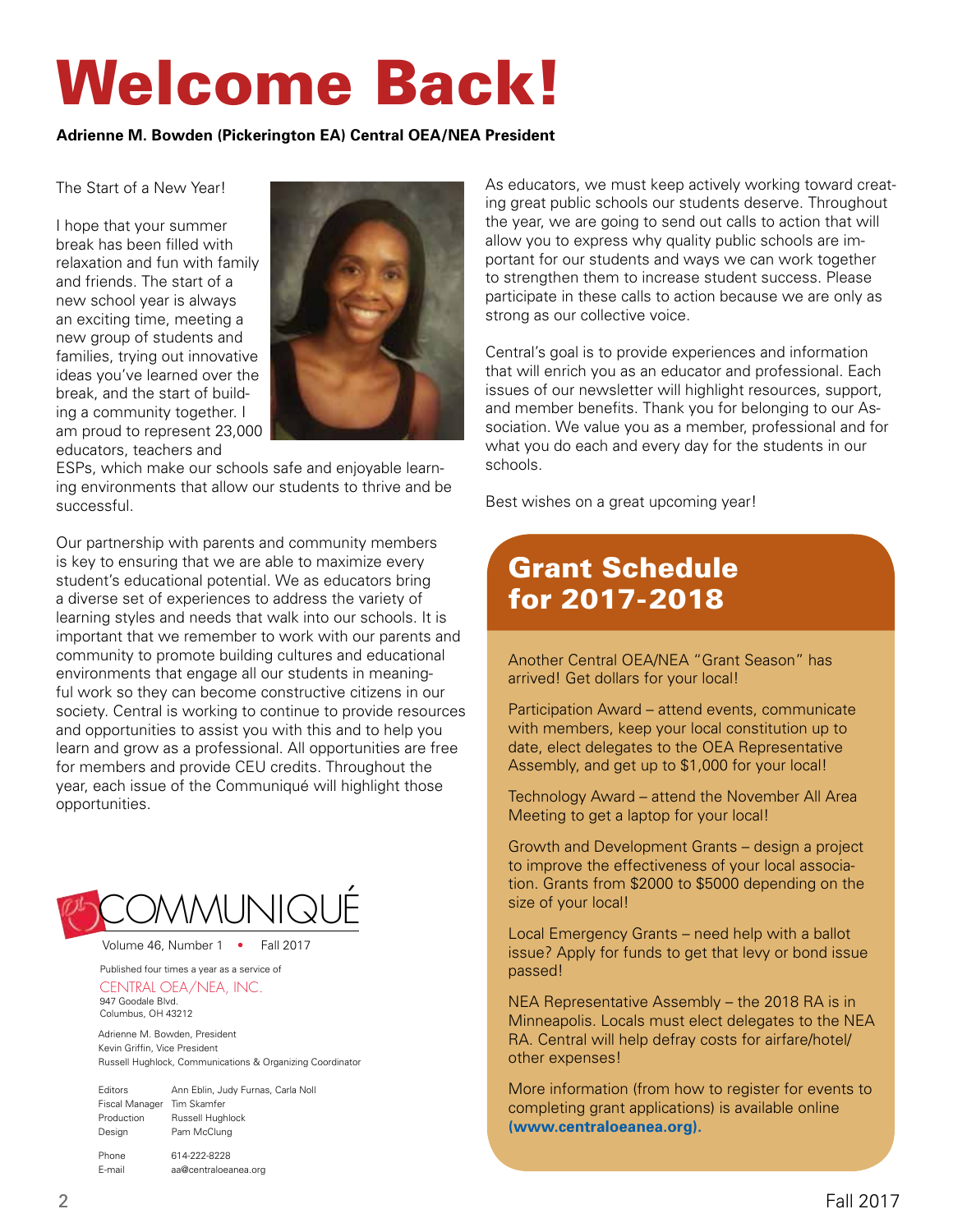# A First Time Delegate's Perspective

**Anders Miller (South-Western Education Association), NEA Co-Vice Chair Young Professional Caucus**

I received an email from Amber, my building representative with the subject line "Forms to Run as a Delegate for the OEA/NEA RA." Being a high school English teacher in my first year, I had to ask Amber what those acronyms meant and if I was able to run. Two years and two Ohio Education Association Representative Assemblies later, I have come to learn the positive impact these assemblies have.

The Representative Assembly, or RA, encourages delegates to grow professionally through its fostering of networking opportunities during the time we meet. The R.A. brings nearly one thousand educators from around the state from all roles imaginable.

As a new educator, these interactions were invaluable to me in my first years. Catalyzing my adjustment into the role as an educator. As much as the RA is an opportunity to grow professionally, it is also an opportunity for us to ensure that we, those on the front lines of public education, have a seat at the decision-making table, guiding the future of our students and the future of our profession.

As the democratic decision-making body of our Association, the RA sets our Association's agenda, policies, actions, and belief statements. Every delegate has the opportunity, and in my view, an obligation, to voice their opinions about the future of our Association.

This deliberation is completed through a debate process encouraging all viewpoints. During my first spring RA, I was encouraged to submit a change to our belief statements (Resolutions) and, with the assistance of my fellow delegates, was able to be a part of driving the Association's Resolutions document to be more representative of the beliefs of our members.

If a first-year educator, and first-time delegate can make a change in our Association, then anyone can.

Please consider running to become a delegate to the Ohio Education Association Representative Assembly. Our students need their educators to be active so that they have what they need to grow into the next generation of critical thinkers, advocates, and, hopefully, educators we know that they could become.

Below: Central Delegates at the 2017 NEA Representative Assembly

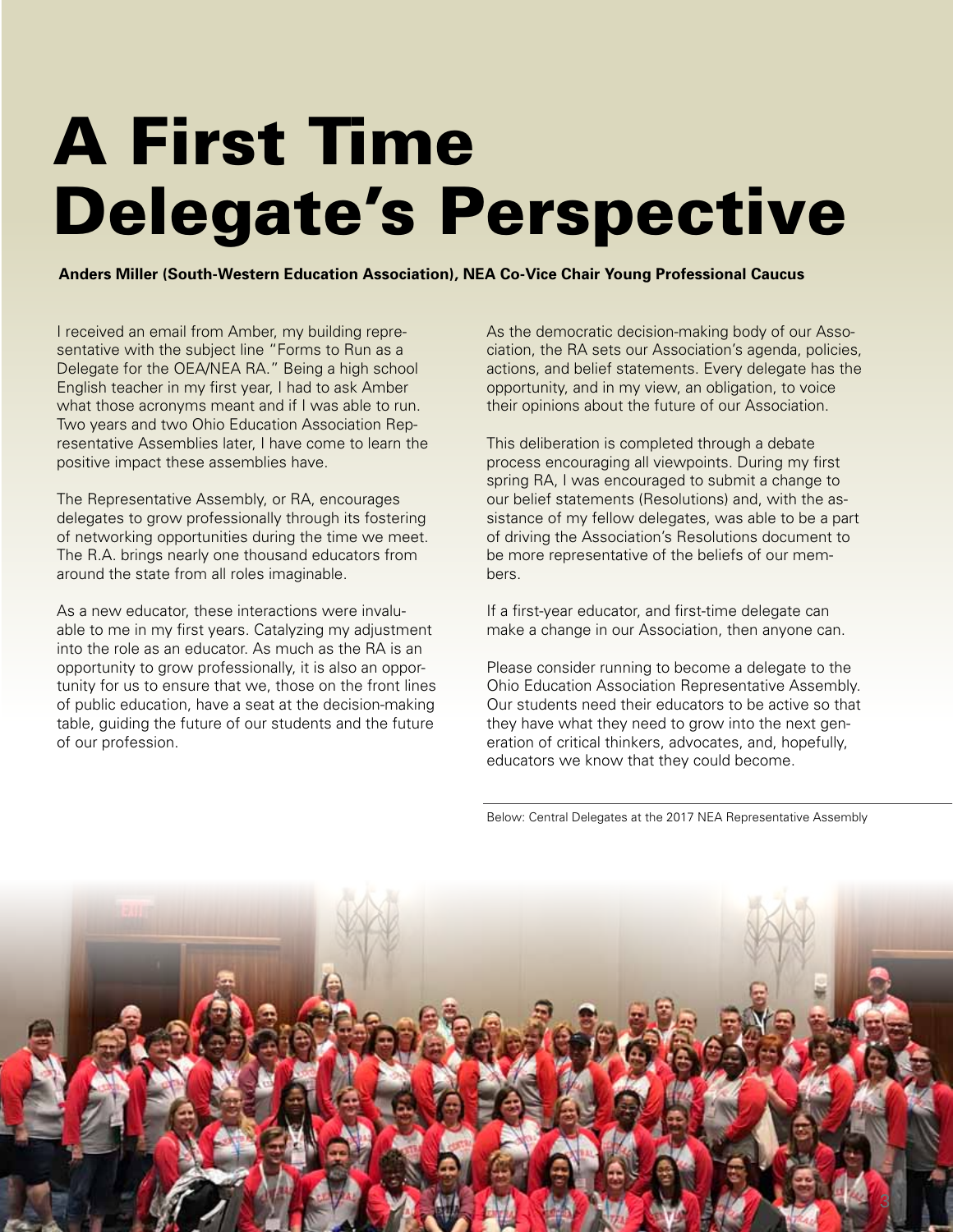# Picture Books to Build

**Soozie Hetterscheidt (Olentangy TA) OEA Director**



### **Start the new school year with something everyone can access. Picture books provide excellent opportunities for creating a sense of community.**

Think your students are "too old" for picture books? Mary Jo Fresch, professor emeritus at The Ohio State University, explains that picture books can be quite complex and can be used to teach higher-level thinking skills with older students. In her book titled The Power of Picture Books: Using Content Area Literature in Middle School (National Council of Teachers of English 2009) she writes, "Not everything is in the pictures and not everything is in the words. It takes some real critical thinking to use a picture book."

Visit your public or school library to find the titles mentioned here or spend some time browsing the picture book shelves looking for something new to share with students.

#### Titles and Descriptions

4 Facts by David Meeting

A Guide to **A Guide** *N*<br>**Paily Happiness** for Kids

1. *Do Unto Otters: A Book About Manners* by Laurie Keller  $\sim$  Mr. Rabbit wonders if he will be able to get along with his new neighbors, who are otters, until he is reminded of the golden rule.

2. *The Recess Queen* by Alexis O'Neill ~ Mean Jean is the biggest bully on the school playground until a new girl arrives and challenges Jean's status as the Recess Queen.

3. *How I Spent My Summer Vacation* by Mark Teague ~ A schoolboy tells his class about his summer vacation, during which he joined a group of cowboys and stopped a cattle stampede.

5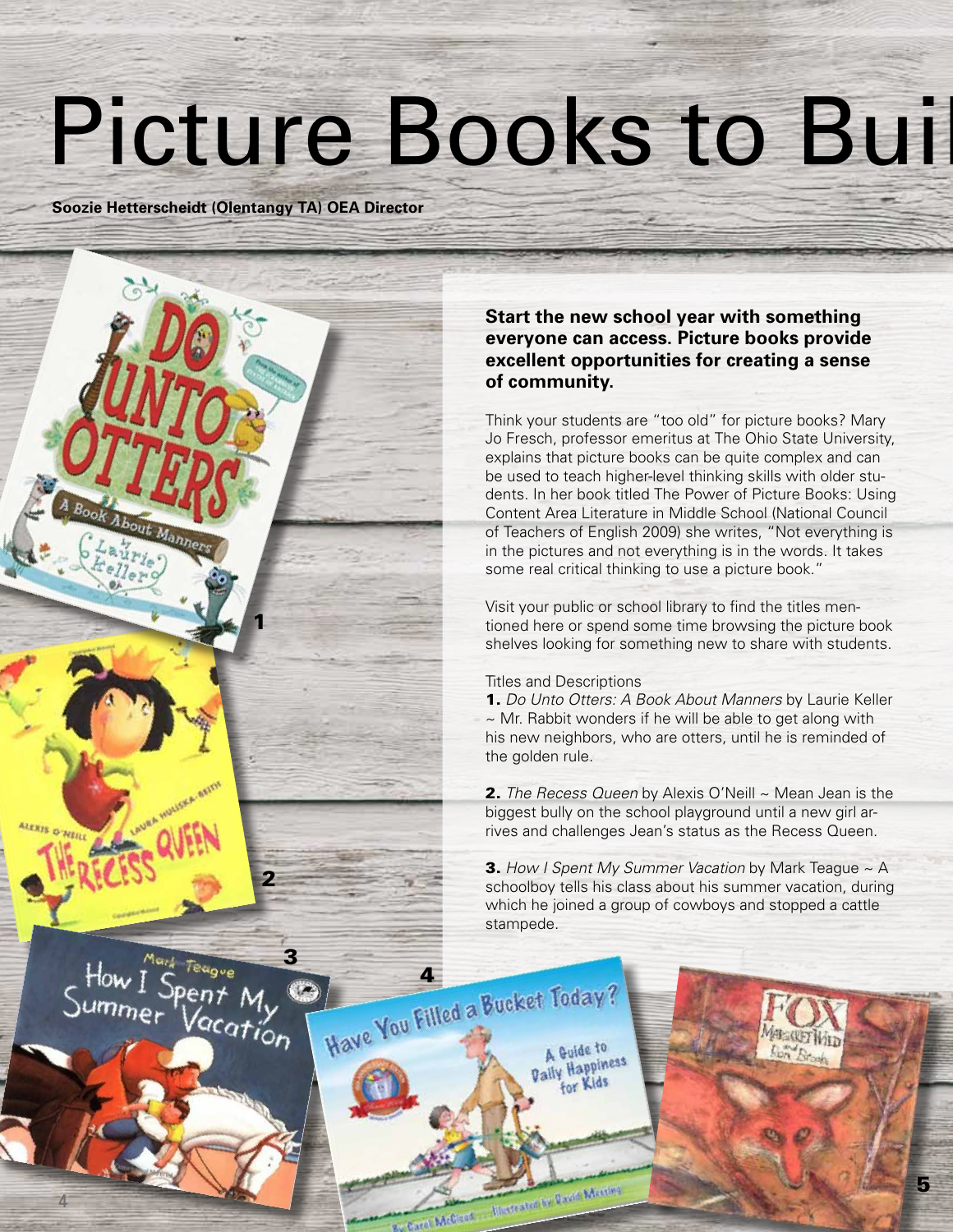# PeteGoPickles Id Community

4. *Have You Filled a Bucket Today? ~ A Guide to Daily Happiness for Kids* by Carol McCloud ~ Uses the metaphor of filling a bucket to encourage children to practice kind and considerate behavior to teach them the benefits of positive relationships.

**5.** *Fox* by Margaret Wild ~ An injured magpie and a oneeyed dog live happily together in the forest, until a jealous fox arrives to teach them what it means to be alone.

6. *Smoky Night* by Eve Bunting ~ A young boy and his mother are forced to flee their apartment during a night of rioting in Los Angeles. Fires and looting force neighbors who have always avoided one another—to come together in the face of danger and concern for their missing pets.

9

**7.** *The Arrival* by Shaun Tan ~ A graphic novel that depicts the journey of one man, threatened by dark shapes that cast shadows on his family's life, to a new country. 8. Each Kindness by Jacqueline Woodson ~ When Ms. Albert teaches a lesson on kindness, Chloe realizes that she and her friends have been wrong in making fun of new student Maya's shabby clothes and refusing to play with her.

**9.** *The Invisible Boy* by Trudy Ludwig ~ Meet Brian, the invisible boy. Nobody ever seems to notice him or thinks to include him in their group, game, or birthday party . . . until, that is, a new kid comes to class.

10. *Pete & Pickles* by Berkeley Breathed ~ Pete, a practical pig, has his life intruded upon by Pickles, a runaway circus elephant that needs a friend, and the two dive off Niagara Falls, careen down the Matterhorn, and engage in other adventures until their friendship wears thin.

6

7

**COUFLINE** 

 $\frac{6}{15}$  WIS

8

10

Berkeley Breathed

TRUDY LUDWIG

**RICE BARTON** 

 $\begin{array}{c}ARR_{IV_{A}}\\ \hline \end{array}$ 

FUE BUNTING BAYID DIAZ SHAUN TAN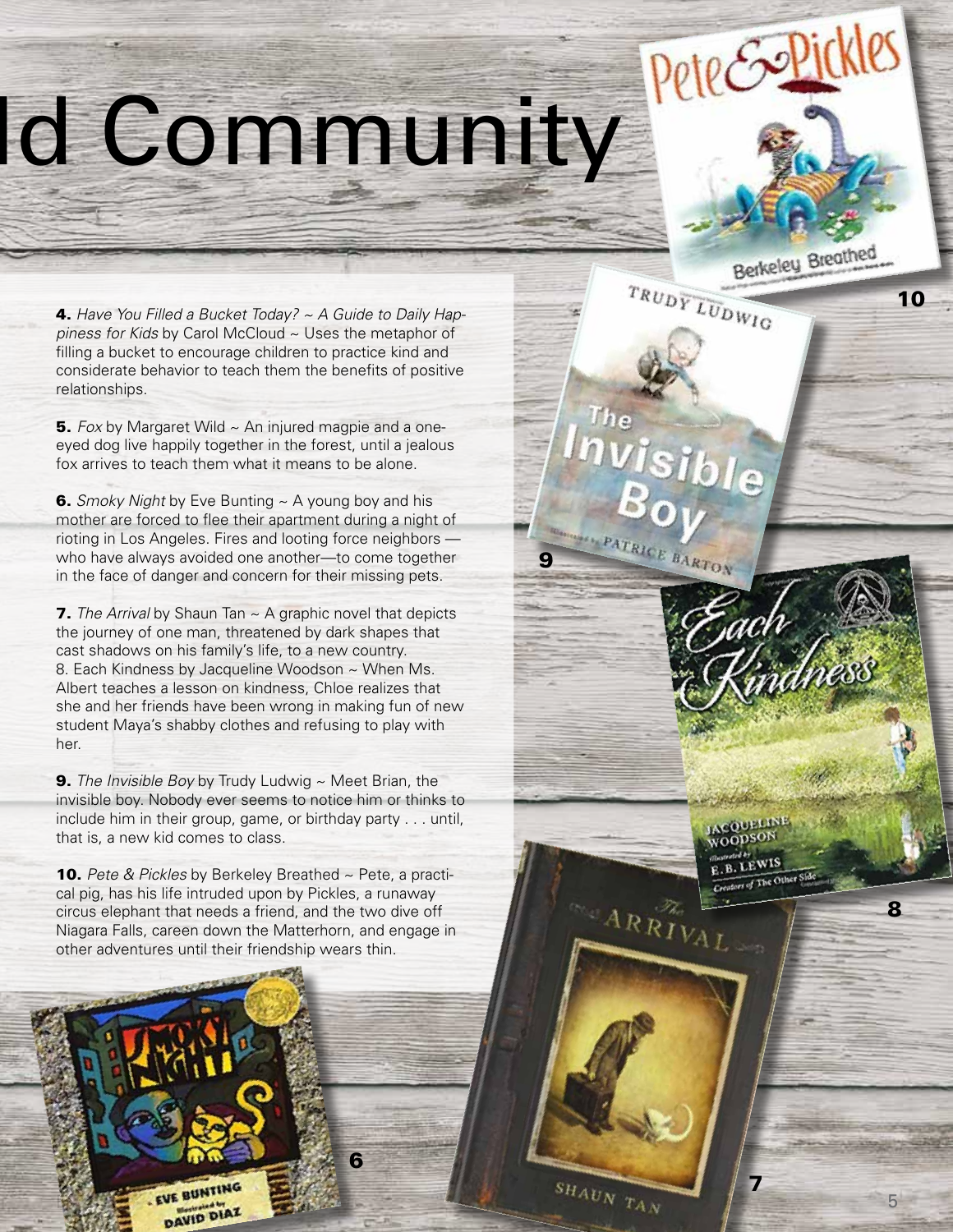## Mark Hill Announces **Candidacy** for OEA Secretary-Treasurer



After the gavel fell at the OEA Spring Representative Assembly, Mark Hill, current President of the Worthington Education Association and member of the OEA Board of Directors, announced his candidacy for election to the office of OEA Secretary-Treasurer beginning in 2018. That position is currently held by Tim Myers, who is term limited from seeking another term.

Hill says his goal is to, "activate members, support locals to help them become stronger, to protect public education."

"Public education is under attack from state budget cuts and an unaccountable charter school system. We have to get mobilized and fight for the future of our students," Hill said.

In addition to being president of his local and a member of the OEA board, Hill has served on the STRS retirement board since 2010. "We've had to go through some painful changes in the last five years. My goal has always been to maintain a solvent pension system to ensure a secure retirement." Hill says his experience on the STRS Board has prepared him for being the fiscal officer for OEA, "I believe I've developed a track record of leadership overseeing our retirement system that's prepared me to be a leader at the state level."

The election for Secretary-Treasurer will take place at the OEA Spring RA in May 2018.

### Save the Date for the ESP Appreciation Dinner

On Monday, November 13th, 2017, Central OEA/NEA will kick off American Education Week with our ESP Appreciation Dinner. This year's event will be held at The Boathouse Restaurant in Columbus, Ohio.

Registration and reception will begin at 5:00 pm, with hors d'oeuvres and beverages. Dinner will be at 6:00 pm and the program begins at 6:30 pm.

This event will prepare locals for National ESP Day on Wednesday, November 15th, which honors and recognizes the contributions education support professionals (ESPs) make to public education.

## Welcome to the Board





We are pleased to welcome Erin Salzer (left) from Pickerington EA and Diana Long (right) from Worthington ESP to the Central Executive Board.

## Fall Into an Informed Retirement

#### **Mary Binegar (OEA-R) Retiree Committee Chair**

Is retirement in your future within the next five years? Are you wondering whether or not you'll be able to afford health insurance as a young retiree? If so, please join other Central members on October 17 from 5 -7:30 p.m. to hear updated information about our retirement system

Please sign up for this event on the Central website.

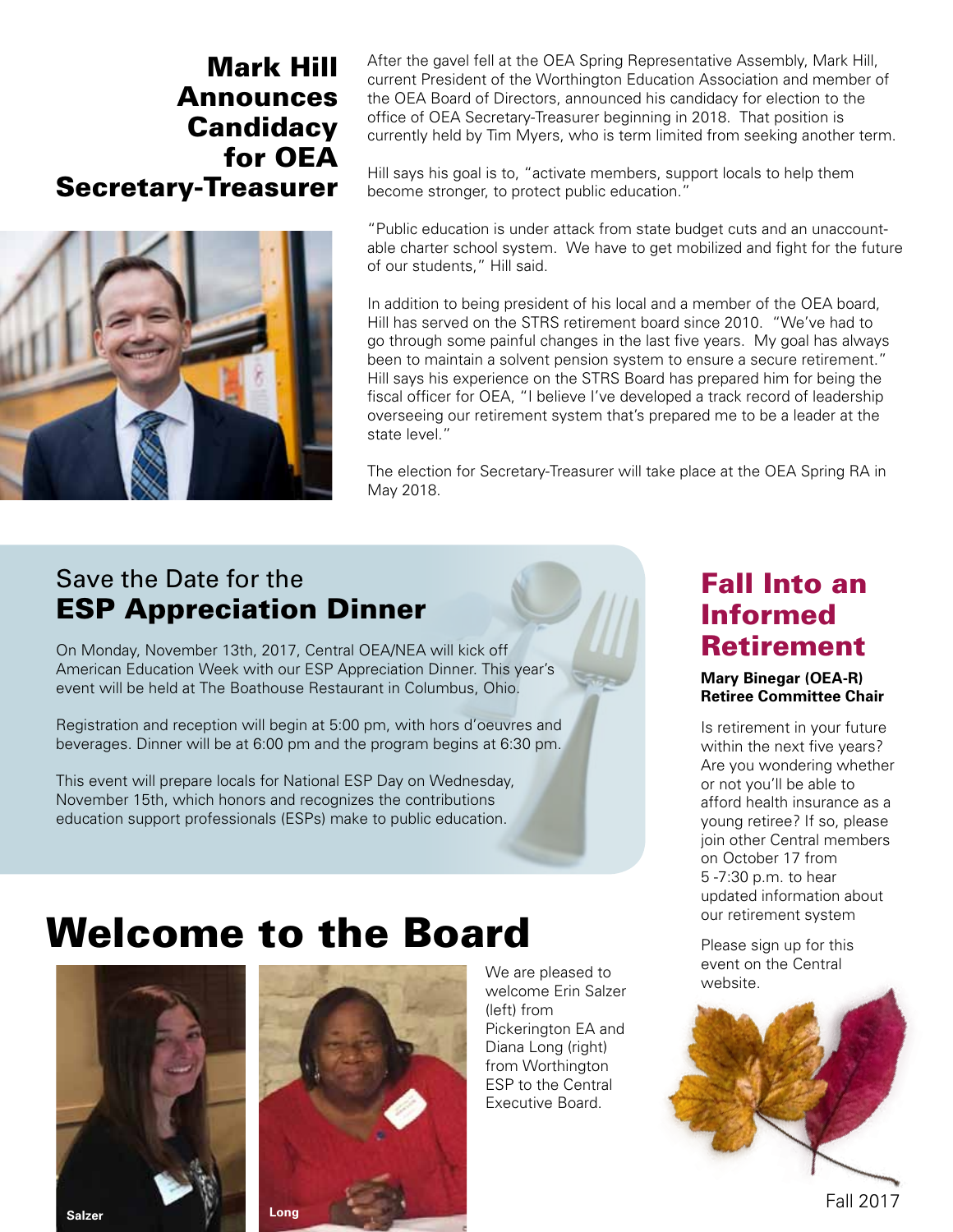## Be In The Know This Fall

#### **Diane Valentino (Olentangy TA)**

As we return to our educator work spaces, it's important to be informed on recent legislation and regulations that may impact you and your students. The Ohio General Assembly was busy introducing several new education-related initiatives.

#### Truancy House Bill 410 was passed in December, 2016 and took effect April 6, 2017.

- Changes the units of truancy to hours rather than days.
- Eliminates the designation of "chronic truancy" and replaces this with "habitual truancy"
- Schools are required to remove truancy from its zero tolerance disciplinary policies.

To learn more about this bill: **http://education.ohio. gov/getattachment/Topics/Special-Education/ Federal-and-State-Requirements/Operational-Standards-and-Guidance/HB-410-communication. pdf.aspx**

#### Resident Educator Summative Assessment (RESA)

Our new colleagues have endured six years of expectations above and beyond what can easily be considered one of the most challenging entry level careers. The Ohio Department of Education responded to educator feedback and has made changes to this early career program. The RESA now requires one task that includes a videotaped lesson and 10-12 questions to which the the candidates must submit responses. The remaining three RESA tasks: student assessments, communication and professional development will be developed and provided locally.

Please familiarize yourself with these changes to know what options are available in your specific case. **https://education.ohio.gov/Topics/Teaching/ Resident-Educator-Program/News-for-Program-Coordinators/Ohio-Resident-Educator-Programand-summative-asses**

#### Student Assessment-Standardized Testing

Also in response to our collective voices, the Ohio General Assembly has reduced two state-mandated tests. Effective immediately, the fourth and sixth grade social studies tests are eliminated. State Superintendent of Education Paolo DeMaria has indicated that he will be discussing further modification of state testing with legislators this fall.

 $\frac{1}{7}$ As a professional educator, it is imperative to be up to date on the laws and regulations affecting you and your students. Relying only on the information your school district provides may limit your full understanding of new information and opportunity to engage in the process and implementation.

### NEA Member Benefits – 50 Years and Working Harder Than Ever for Members and Their Families

For more than half a century, NEA Member Benefits has helped enhance the lives of NEA members and their families through advocacy, service and information. We work with each and every member to find the best solutions to meet their needs. We strive to help all members increase their economic security through financial services, insurance programs and investment advice.

We want to maximize members' hard-earned dollars through consumer discounts and special travel and leisure offers. We also offer resources designed to help educators in the classroom—from professional development services to discounts on instructional materials.

At NEA Member Benefits, we take pride in being advocates for members and providing them valuable and trustworthy service—every step of the way.

To learn more about NEA Member Benefits programs and services, go to **www.neamb.com** 



## ESP Back-to-School

#### **Cheryl Williams (Dublin SSA) OEA Director ESP at-large**

Happy New Year! Back to school is an exciting time for students, teachers and education support professionals alike. While most of us get time off, some ESP's work year-round to keep our facilities, our equipment and our offices running smoothly.

The end of summer break means that it is time for new things. Whether it's new clothes and supplies for students or a coat of paint and shiny floors for our buildings, it is a fresh start.

This is also a perfect time for Association leaders to reach out to new employees and welcome them to your District. We need to be intentional in our efforts to include everyone. Current members are the best advocates for promoting the benefits of membership.

Reach out to each new hire personally. Forming a relationship and establishing a connection is an important first step in showing people the relevance of our Association. One of the ways this can be accomplished is through a new hire event. You can hold a picnic or other social activity that will give your Association an opportunity to promote the positive aspects of belonging (Central offers grants to help with the costs). If your school district holds a convocation, set up a booth that will make your association visible and share the highlights of your latest contract.

Let's make this our best year yet!